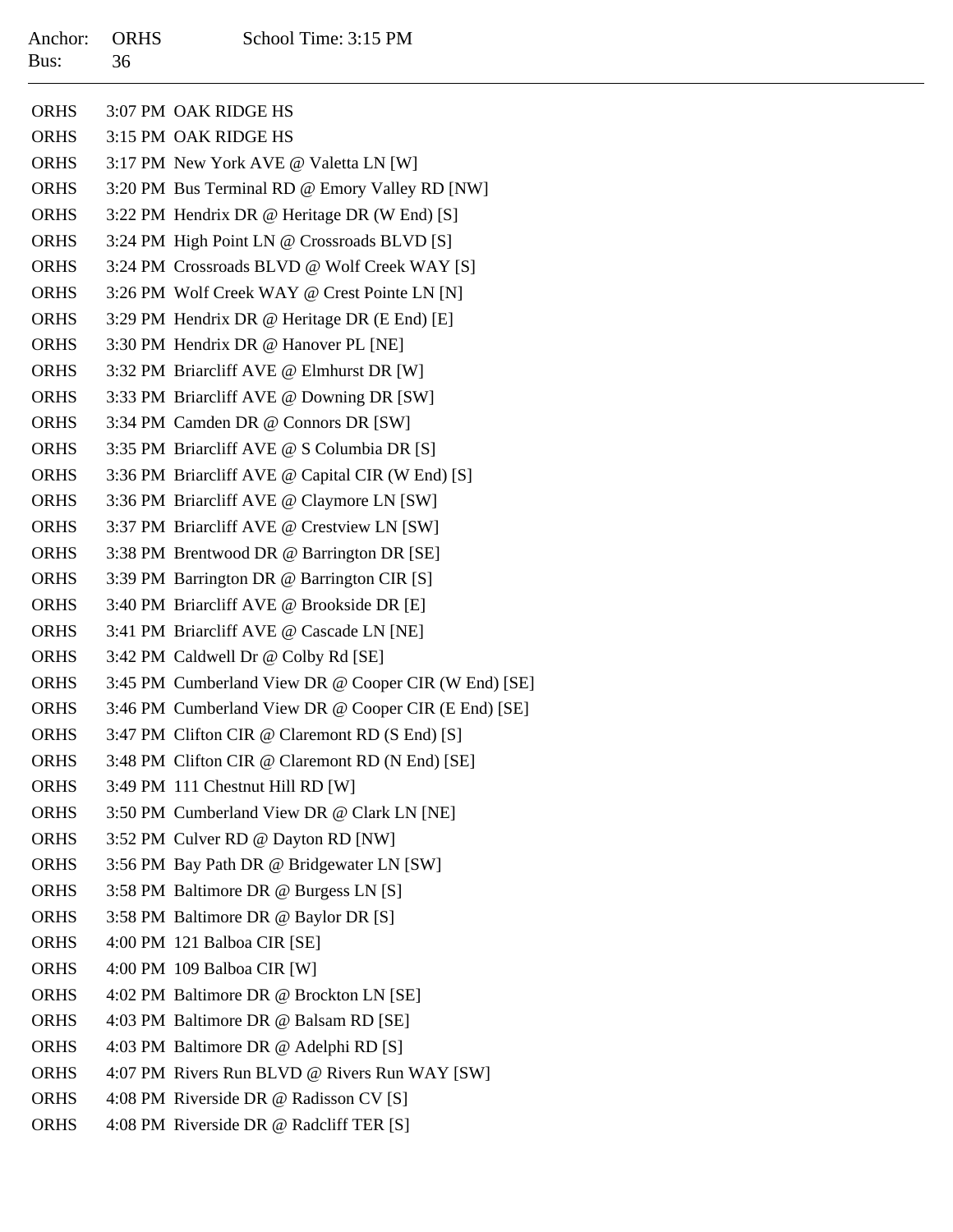- **ORHS** 4:10 PM 60/63 Rolling Links BLVD [NW]
- ORHS4:11 PM Rolling Links BLVD @ Rockingham LN [N]
- ORHS4:11 PM Rolling Links BLVD @ Royal Troon [NW]
- ORHS4:19 PM Park Meade DR @ Park Meade PL [E]
- ORHS4:20 PM 112 Center Park LN [SE]
- ORHS4:21 PM 126 Center Park LN [E]
- ORHS4:24 PM Edgemoor RD No Intersection [NW]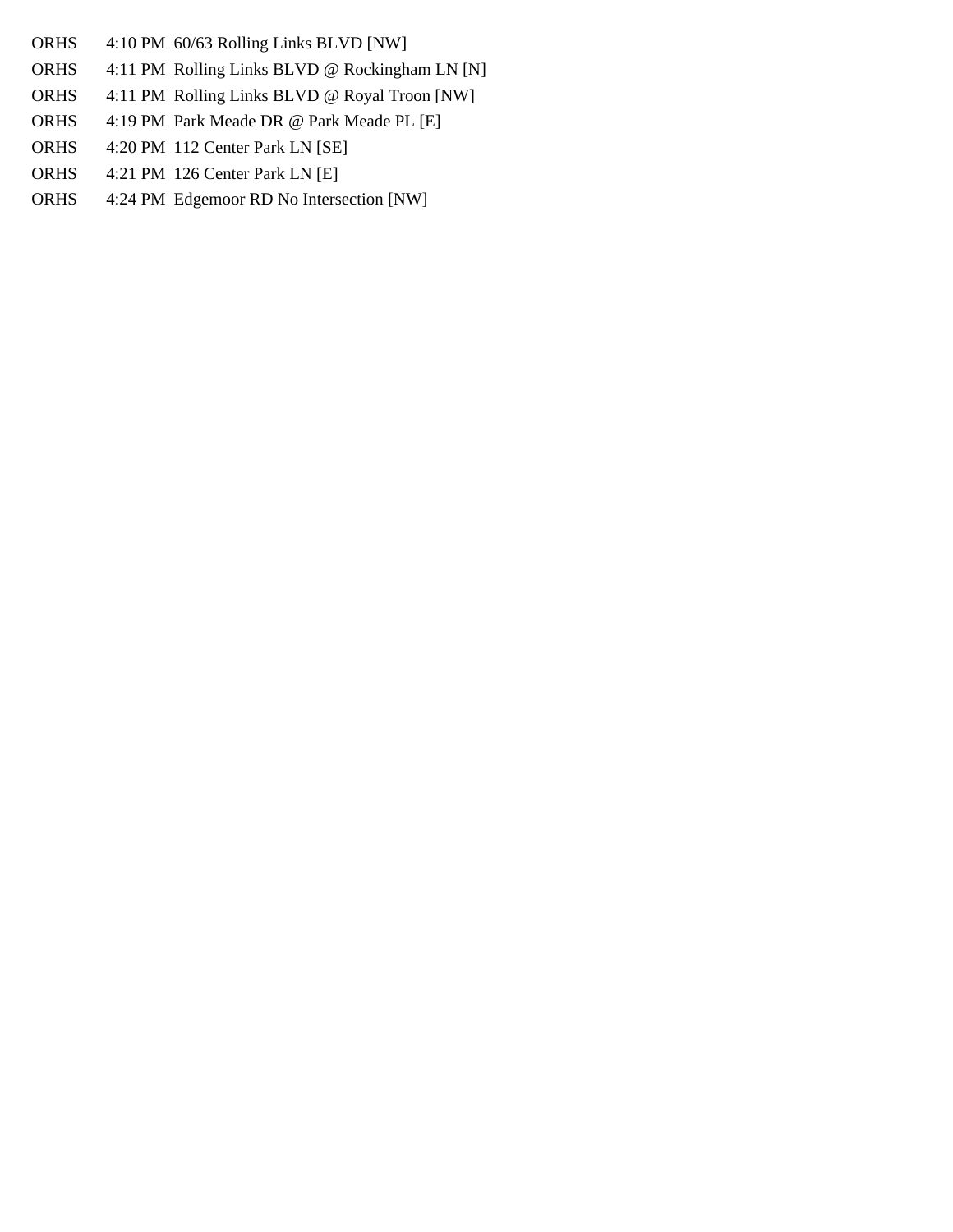|             | ORHS 3:15 PM OAK RIDGE HS                                  |
|-------------|------------------------------------------------------------|
| ORHS        | 3:18 PM Hillside RD @ Highland AVE [NE]                    |
| ORHS        | 3:18 PM Highland AVE @ E Holston LN [SE]                   |
| <b>ORHS</b> | 3:19 PM Highland AVE @ Hoyt LN [SE]                        |
| <b>ORHS</b> | 3:20 PM W Outer DR @ E Wadsworth CIR [N]                   |
| <b>ORHS</b> | 3:21 PM W Outer DR @ W Wadsworth CIR [NW]                  |
| <b>ORHS</b> | 3:21 PM W Outer DR @ Waltham LN [N]                        |
| <b>ORHS</b> | 3:22 PM W Outer DR @ Warrior LN [NE]                       |
| <b>ORHS</b> | 3:24 PM Independence LN @ Indian LN (SE End) [SW]          |
| ORHS        | 3:26 PM Iroquois RD @ W Irving LN [W]                      |
| <b>ORHS</b> | 3:29 PM Johnson RD @ Jarrett LN [SE]                       |
| <b>ORHS</b> | 3:30 PM Johnson RD @ W Outer DR [E]                        |
| <b>ORHS</b> | 3:32 PM W Outer DR @ Wellington CIR [NE]                   |
| <b>ORHS</b> | 3:32 PM Jefferson AVE @ Jonathan LN [NW]                   |
| ORHS        | 3:34 PM Jefferson AVE @ Livingston RD [W]                  |
| ORHS        | 3:36 PM Revere CIR @ Robertsville RD [NW]                  |
| <b>ORHS</b> | 3:37 PM Louisiana AVE @ Lawton RD [SW]                     |
| <b>ORHS</b> | 3:40 PM Jefferson AVE @ S Jefferson CIR [W]                |
| <b>ORHS</b> | 3:42 PM W Vanderbilt DR @ Virginia RD [S]                  |
| ORHS        | 3:44 PM W Vanderbilt DR @ E Vanderbilt DR [SE]             |
| <b>ORHS</b> | 3:45 PM E Vanderbilt DR@Tiffin DR/Behind Valley Forge [SW] |
| <b>ORHS</b> | 3:47 PM Tusculum DR @ Trenton DR (SW End) [NE]             |
| <b>ORHS</b> | 3:48 PM Tusculum DR @ Tempura DR [N]                       |
| <b>ORHS</b> | 3:48 PM Tempura DR @ Tracy LN [W]                          |
| ORHS        | 3:51 PM Teejay Dr @ Teller Village Ln [E]                  |
| <b>ORHS</b> | 3:53 PM Wilberforce AVE @ S Dillard AVE [SW]               |
| <b>ORHS</b> | 3:54 PM S Dillard AVE @ S Fisk AVE [N]                     |
| <b>ORHS</b> | 3:54 PM S Benedict AVE @ Spelman AVE [SW]                  |
| <b>ORHS</b> | 3:55 PM S Benedict AVE @ Bennett LN [SE]                   |
| <b>ORHS</b> | 3:58 PM Tulsa RD @ Utica CIR [NE]                          |
| <b>ORHS</b> | 3:58 PM Tulsa RD No Intersection [NE]                      |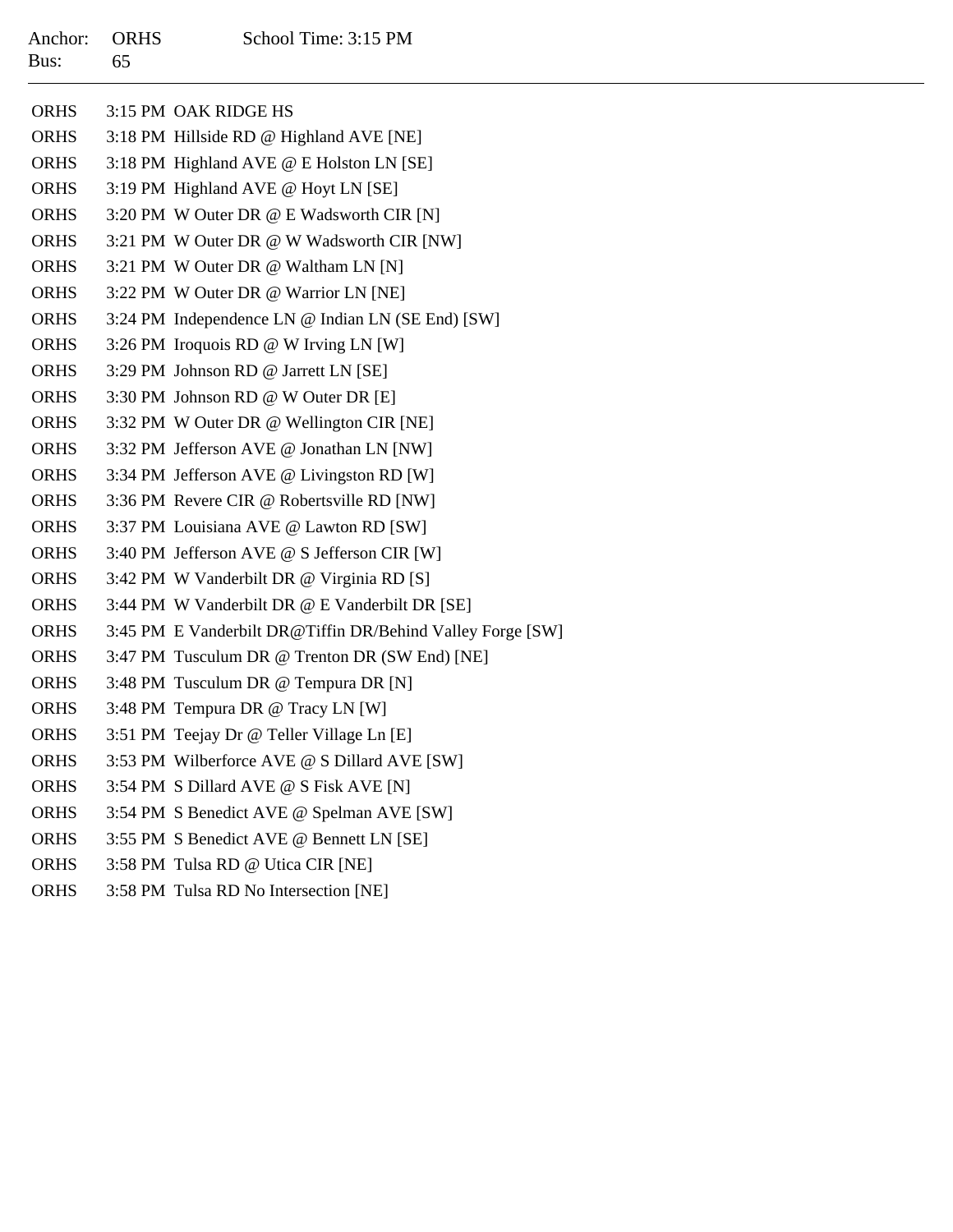| Anchor:<br>Bus: | <b>ORHS</b><br>73 | School Time: 3:15 PM                                       |
|-----------------|-------------------|------------------------------------------------------------|
| <b>ORHS</b>     |                   | 3:07 PM OAK RIDGE HS                                       |
| <b>ORHS</b>     |                   | 3:15 PM OAK RIDGE HS                                       |
| <b>ORHS</b>     |                   | 3:26 PM Glassboro DR @ Goldengate LN [NW]                  |
| <b>ORHS</b>     |                   | 3:28 PM Glassboro DR @ Graceland RD [NW]                   |
| <b>ORHS</b>     |                   | 3:30 PM Gum Hollow RD @ Greystone DR (W End) [S]           |
| <b>ORHS</b>     |                   | 3:31 PM Gum Hollow RD @ Greystone DR (E End) [S]           |
| <b>ORHS</b>     |                   | 3:37 PM Newport RD @ Nathan LN [SE]                        |
| <b>ORHS</b>     |                   | 3:38 PM Newport RD @ Netherlands RD [N]                    |
| <b>ORHS</b>     |                   | 3:39 PM Nebraska AVE @ Newhaven RD (N End) [W]             |
| <b>ORHS</b>     |                   | 3:41 PM Nebraska AVE @ Normandy RD @ Newhaven RD [NW]      |
| <b>ORHS</b>     |                   | 3:43 PM Normandy RD @ Norway LN [N]                        |
| <b>ORHS</b>     |                   | 3:44 PM Newell LN @ Newridge RD [S]                        |
| <b>ORHS</b>     |                   | 3:45 PM W Outer DR @ Windgate RD (SW End) [NE]             |
| <b>ORHS</b>     |                   | 3:47 PM W Outer DR @ Whippoorwill DR [NE]                  |
| <b>ORHS</b>     |                   | 3:49 PM 1142/1144 W Outer DR [SE]                          |
| <b>ORHS</b>     |                   | 3:53 PM Whippoorwill DR @ William LN [NE]                  |
| <b>ORHS</b>     |                   | 3:53 PM William LN @ Winchester CIR (S End) [E]            |
| <b>ORHS</b>     |                   | 3:54 PM William LN @ Winchester CIR (N End) [S]            |
| <b>ORHS</b>     |                   | 3:57 PM Whippoorwill DR @ Winston LN [N]                   |
| <b>ORHS</b>     |                   | 3:58 PM Whippoorwill DR @ Weldon LN [N]                    |
| <b>ORHS</b>     |                   | 4:04 PM Oak Ridge TPKE @ Gates DR [S]                      |
| <b>ORHS</b>     |                   | 4:05 PM Westover DR @ Oklahoma AVE [S]                     |
| <b>ORHS</b>     |                   | 4:06 PM 98 Oklahoma AVE [SW]                               |
| <b>ORHS</b>     |                   | 4:07 PM Grandcove LN @ Golfcrest LN [SW]                   |
| <b>ORHS</b>     |                   | 4:09 PM 199 Sweetgum LN [SE]                               |
| <b>ORHS</b>     |                   | 4:09 PM 211 Sweetgum LN [SE]                               |
| <b>ORHS</b>     |                   | 4:11 PM Southwood LN @ W Southwood LN [W]                  |
| <b>ORHS</b>     |                   | 4:22 PM Broadberry AVE @ E Rarity Ridge PKWY [E]           |
| <b>ORHS</b>     |                   | 4:24 PM Fallberry ST @ Galeberry AVE/115 Fallberry ST [NE] |
| <b>ORHS</b>     |                   | 4:26 PM E Elderberry ST @ Hollyberry RD [SE]               |
| <b>ORHS</b>     |                   | 4:27 PM E Elderberry ST @ Fountberry ST [SE]               |
| <b>ORHS</b>     |                   | 4:27 PM Fountberry ST @ Hackberry ST [S]                   |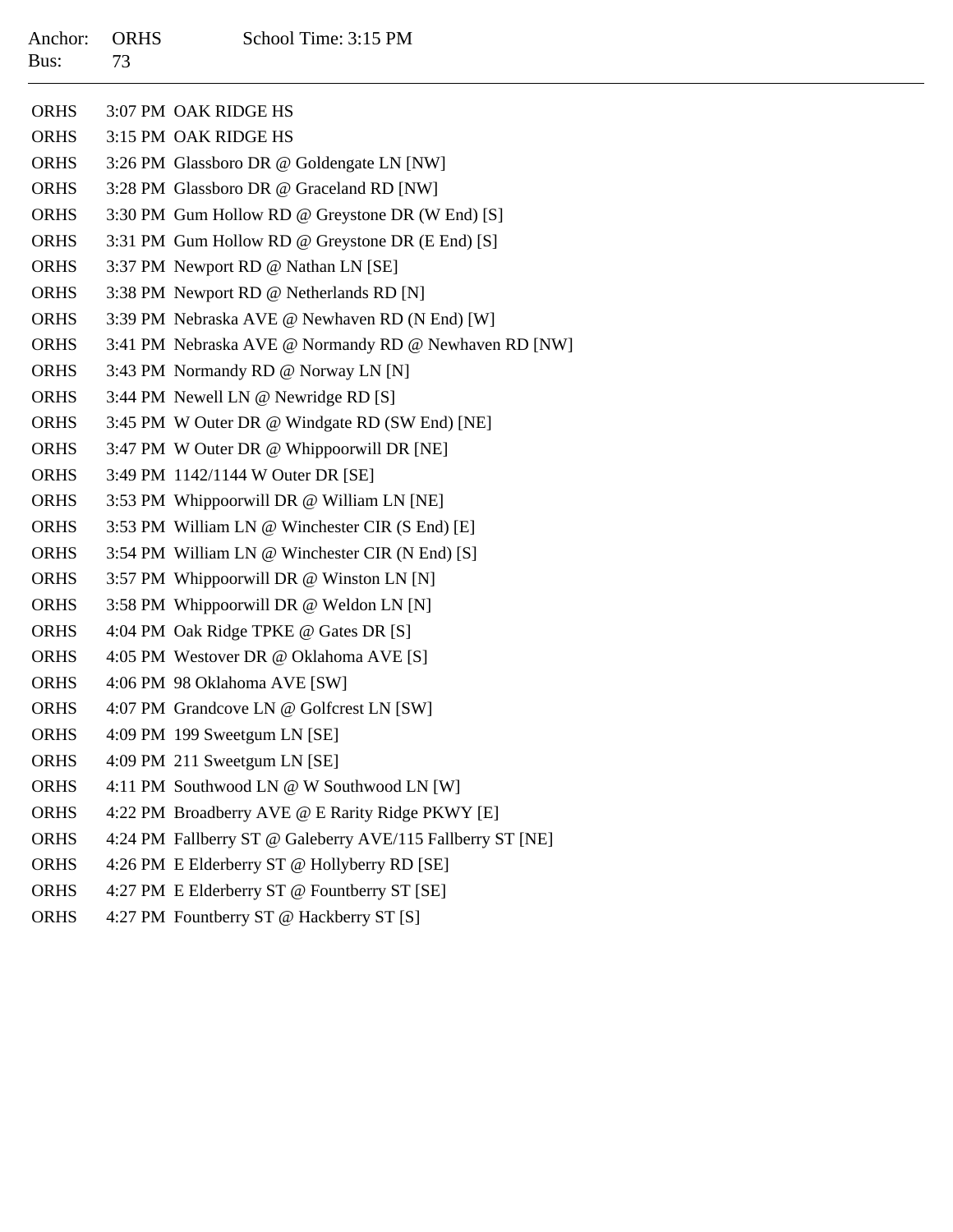| Anchor:<br>Bus: | <b>ORHS</b><br>25 | School Time: 3:15 PM                         |
|-----------------|-------------------|----------------------------------------------|
| <b>ORHS</b>     |                   | 3:07 PM OAK RIDGE HS                         |
| <b>ORHS</b>     |                   | 3:15 PM OAK RIDGE HS                         |
| <b>ORHS</b>     |                   | 3:16 PM Providence RD @ N Tulane AVE [S]     |
| <b>ORHS</b>     |                   | 3:17 PM Pennsylvania AVE @ Pallas RD [S]     |
| <b>ORHS</b>     |                   | 3:22 PM E Tennessee AVE @ Turner RD [S]      |
| <b>ORHS</b>     |                   | 3:23 PM W Farragut RD @ Florida AVE [S]      |
| <b>ORHS</b>     |                   | 3:23 PM E Tennessee AVE @ Townsend RD [S]    |
| <b>ORHS</b>     |                   | 3:24 PM E Tennessee AVE @ Temple RD [S]      |
| <b>ORHS</b>     |                   | 3:27 PM Taylor RD @ S Tampa LN [SW]          |
| <b>ORHS</b>     |                   | 3:28 PM Caliifornia Ave @ E Tennesse [S]     |
| <b>ORHS</b>     |                   | 3:30 PM Delaware AVE @ Darwin RD [E]         |
| <b>ORHS</b>     |                   | 3:31 PM Delaware AVE @ Devon LN [E]          |
| <b>ORHS</b>     |                   | 3:31 PM Delaware AVE @ Dewey RD [E]          |
| <b>ORHS</b>     |                   | 3:33 PM Delaware AVE @ Dixie LN [E]          |
| <b>ORHS</b>     |                   | 3:35 PM 35 Outer DR [SE]                     |
| <b>ORHS</b>     |                   | 3:37 PM East DR @ Euclid CIR [SW]            |
| <b>ORHS</b>     |                   | 3:38 PM East DR @ Essex LN [SE]              |
| <b>ORHS</b>     |                   | 3:39 PM East Dr @ Emerson Cir (SW End) [S]   |
| <b>ORHS</b>     |                   | 3:42 PM Briarwood DR @ Hickory Hollow DR [E] |
| <b>ORHS</b>     |                   | 3:45 PM 359 East DR [S]                      |
| <b>ORHS</b>     |                   | 3:46 PM East Dr @ Elliott Cir (SE End) [W]   |
| <b>ORHS</b>     |                   | 3:47 PM East DR @ Edison LN [SW]             |
| <b>ORHS</b>     |                   | 3:48 PM East DR @ Alger RD [W]               |
| <b>ORHS</b>     |                   | 3:50 PM East DR @ Eastburn LN [SW]           |
| <b>ORHS</b>     |                   | 3:53 PM Alger RD @ Ashland LN [N]            |
| <b>ORHS</b>     |                   | 3:53 PM Alger RD @ Amherst LN [N]            |
| <b>ORHS</b>     |                   | 3:54 PM Alger RD @ Albany RD [NW]            |
| <b>ORHS</b>     |                   | 3:55 PM Albany RD @ Alhambra RD (N End) [N]  |
| <b>ORHS</b>     |                   | 3:58 PM Athens RD @ Atlanta RD [W]           |
| <b>ORHS</b>     |                   | 4:01 PM Cedar RD @ California AVE [NE]       |
| <b>ORHS</b>     |                   | 4:06 PM California AVE @ Cahill LN [N]       |
| <b>ORHS</b>     |                   | 4:09 PM W Arrowwood RD @ Arkansas AVE [SW]   |
| <b>ORHS</b>     |                   | 4:13 PM Palisades PKWY @ Patriot LN [NW]     |
| <b>ORHS</b>     |                   | 4:16 PM Oak Ridge TPKE @ Arcadia LN [N]      |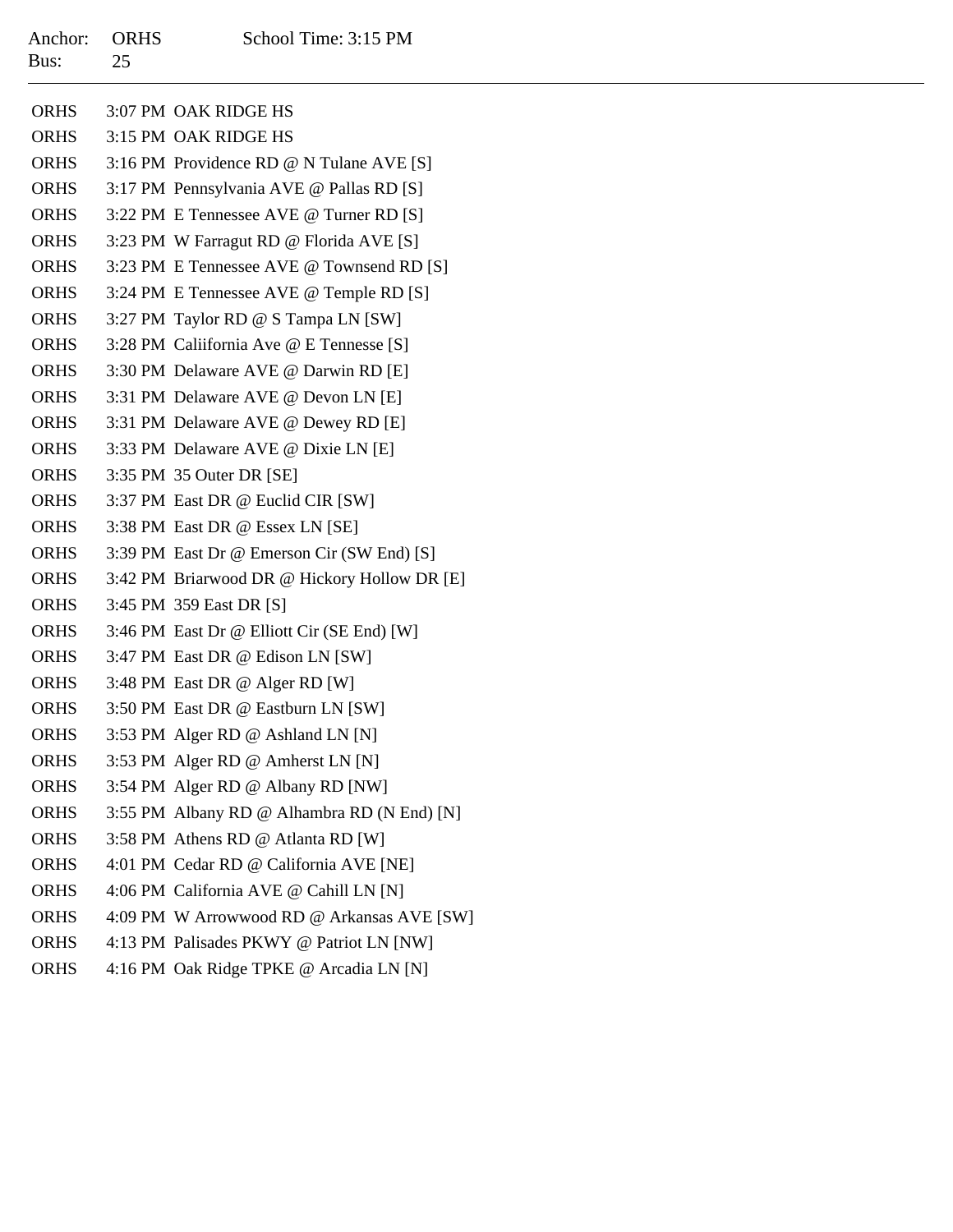| Anchor:<br>Bus: | <b>ORHS</b><br>60 | School Time: 3:15 PM                                |
|-----------------|-------------------|-----------------------------------------------------|
| <b>ORHS</b>     |                   | 3:07 PM OAK RIDGE HS                                |
| <b>ORHS</b>     |                   | 3:15 PM OAK RIDGE HS                                |
| <b>ORHS</b>     |                   | 3:17 PM 246 Robertsville RD [NW]                    |
| <b>ORHS</b>     |                   | 3:19 PM N Jefferson CIR @ Latimer RD [NE]           |
| <b>ORHS</b>     |                   | 3:21 PM S Lansing RD @ Latimer RD [E]               |
| <b>ORHS</b>     |                   | 3:22 PM Lancaster RD @ Louisiana AVE [N]            |
| <b>ORHS</b>     |                   | 3:22 PM 106/105 W Lincoln RD [NW]                   |
| <b>ORHS</b>     |                   | 3:23 PM W Lincoln RD @ Lindale LN [N]               |
| <b>ORHS</b>     |                   | 3:24 PM Salem RD @ S Seneca RD [E]                  |
| <b>ORHS</b>     |                   | 3:25 PM Salem RD @ Sanford LN [NE]                  |
| <b>ORHS</b>     |                   | 3:25 PM Salem RD @ Robertsville RD [SE]             |
| <b>ORHS</b>     |                   | 3:26 PM Robertsville RD @ S Seneca RD [S]           |
| <b>ORHS</b>     |                   | 3:28 PM Louisiana AVE @ Lasalle RD [SE]             |
| <b>ORHS</b>     |                   | 3:29 PM 831 W Outer DR [NW]                         |
| <b>ORHS</b>     |                   | 3:30 PM W Outer DR @ Mississippi AVE [NW]           |
| <b>ORHS</b>     |                   | 3:32 PM Morningside DR @ Moore LN [W]               |
| <b>ORHS</b>     |                   | 3:33 PM E Morningside DR @ Middlebury RD [NW]       |
| <b>ORHS</b>     |                   | 3:35 PM Robertsville RD @ Briar RD [NW]             |
| <b>ORHS</b>     |                   | 3:36 PM Robertsville RD @ Bermuda RD [NW]           |
| <b>ORHS</b>     |                   | 3:37 PM Beverly CIR @ Butler RD [W]                 |
| <b>ORHS</b>     |                   | 3:38 PM Butler RD @ Bradley AVE [NE]                |
| <b>ORHS</b>     |                   | 3:40 PM Monticello RD @ Mohawk RD @ Miramar CIR [S] |
| <b>ORHS</b>     |                   | 3:41 PM Windham RD @ Windhaven LN [NE]              |
| <b>ORHS</b>     |                   | 3:43 PM 902 W Outer DR [N]                          |
| <b>ORHS</b>     |                   | 3:44 PM W Outer DR @ Wendover CIR [NE]              |
| <b>ORHS</b>     |                   | 3:44 PM W Outer DR @ Wood Ridge LN [NW]             |
| <b>ORHS</b>     |                   | 3:45 PM W Outer DR @ Wendover CIR [NE]              |
| <b>ORHS</b>     |                   | 3:47 PM Montana AVE @ Mockingbird LN [W]            |
| <b>ORHS</b>     |                   | 3:50 PM 217 Hermitage BLVD [SE]                     |
| <b>ORHS</b>     |                   | 3:57 PM Van Hicks RD @ Van Hicks PL [E]             |